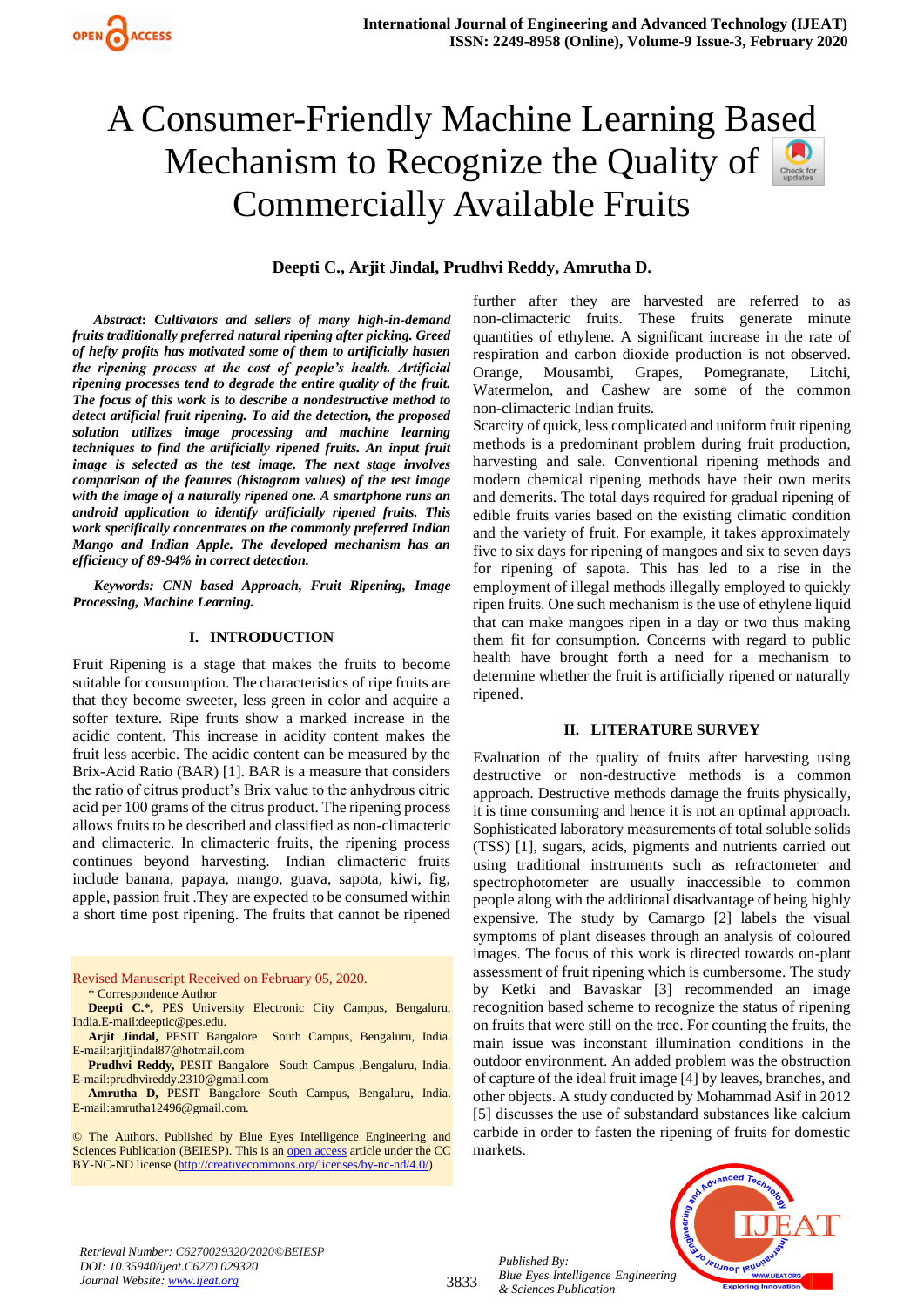### **A Consumer-Friendly Machine Learning Based Mechanism to Recognize the Quality of Commercially Available Fruits**

It also shows its toxic effects on human health. The work by Mustafa and Khairul [6] is centered on the stage wise development of mangoes.

### **III. SYSTEM REQUIREMENTS**

### **A. Functional Requirements**

The developed image processing algorithm was run on Raspberry Pi .It applied K-means clustering to decide the fruit colour and size.

The highlight of the research work by Srividhya, Sujatha and Ponmagal [7] was that it could sense the presence of ethylene gas by using soft sensors that were built on the basis of Image Processing and Artificial Neural Networks (ANN) algorithms. The drawback of this technique is that it relied on the colour of the fruit at various stages in ripening. The work by Karthika, Ragadevi and Asvini [8] proposed an image processing technique that examined statistical features in order to segregate artificially ripened bananas using support vector machine classifier.

Visual scrutiny has been found to be insufficient to conclude whether the fruit under observation has matured naturally or not. To aid the detection Maheswaran and team [9] have developed a device which uses image processing to find the artificially ripened mangoes. The system has an efficiency of 91% in the identification of the fruits ripened artificially. This survey concludes that the existing systems utilize sensors and laboratory equipment. Analysis is made based on the chemical composition of the fruit and total soluble solids which could physically damage the fruit. It is also a timing consuming process. The limitations of the existing systems allow a new system to be considered for quick and efficient identification of ripened fruit using CNN.

The system should provide the user the option to capture the image of the specimen i.e. fruit. Image captured by the System should be given to the application as the input.

The image should be processed to check the image has a fruit or not. The input image should be processed to isolate only the fruit boundaries. The application should use the processed image to get the desired output. System should also guide the user about the availability of naturally ripened fruits in organic stores.

### **B. Non Functional Requirements**

An approximate accuracy of around 90-95% of accuracy in fruit classification is expected.. The System has to be reliable in identifying the fruit whether it is artificial or naturally ripened fruit based on number of instances. The expectation is to achieve 80-90 correct identifications among 100 instances approximately. The system needs to be scalable to fruits those can be classified based on external color features.

### **C. Assumptions and Dependencies**

The orientation of the fruit under consideration is appropriate The time lag between capturing the picture and obtaining the result is negligible. It is sensitive to lighting conditions. The distance from which the image is captured is far/near enough for the detection process.

### **D. Constraints**

Any other object other than fruits should not be accepted by the application. Appropriate distance and orientation of the fruits is required. Only one image is processed at a time. A proper lighting condition is necessary.

### **IV. SYSTEM ARCHITECTURE**



### **Fig. 1 Overview of the System Architecture**

Fig. 1 gives an impression of the complete system. The process takes place in 3 stages:

1) The image is given as input

2) The next stage is processing, in which it is identified whether a fruit is there in the image or not.

3) The class label assigned as whether it is fruit or not. Finally, the result is passed to the next level of the architecture to classify the fruit as artificially ripened or naturally ripened.



*Retrieval Number: C6270029320/2020©BEIESP DOI: 10.35940/ijeat.C6270.029320 Journal Website[: www.ijeat.org](http://www.ijeat.org/)*

*Published By:*

*& Sciences Publication*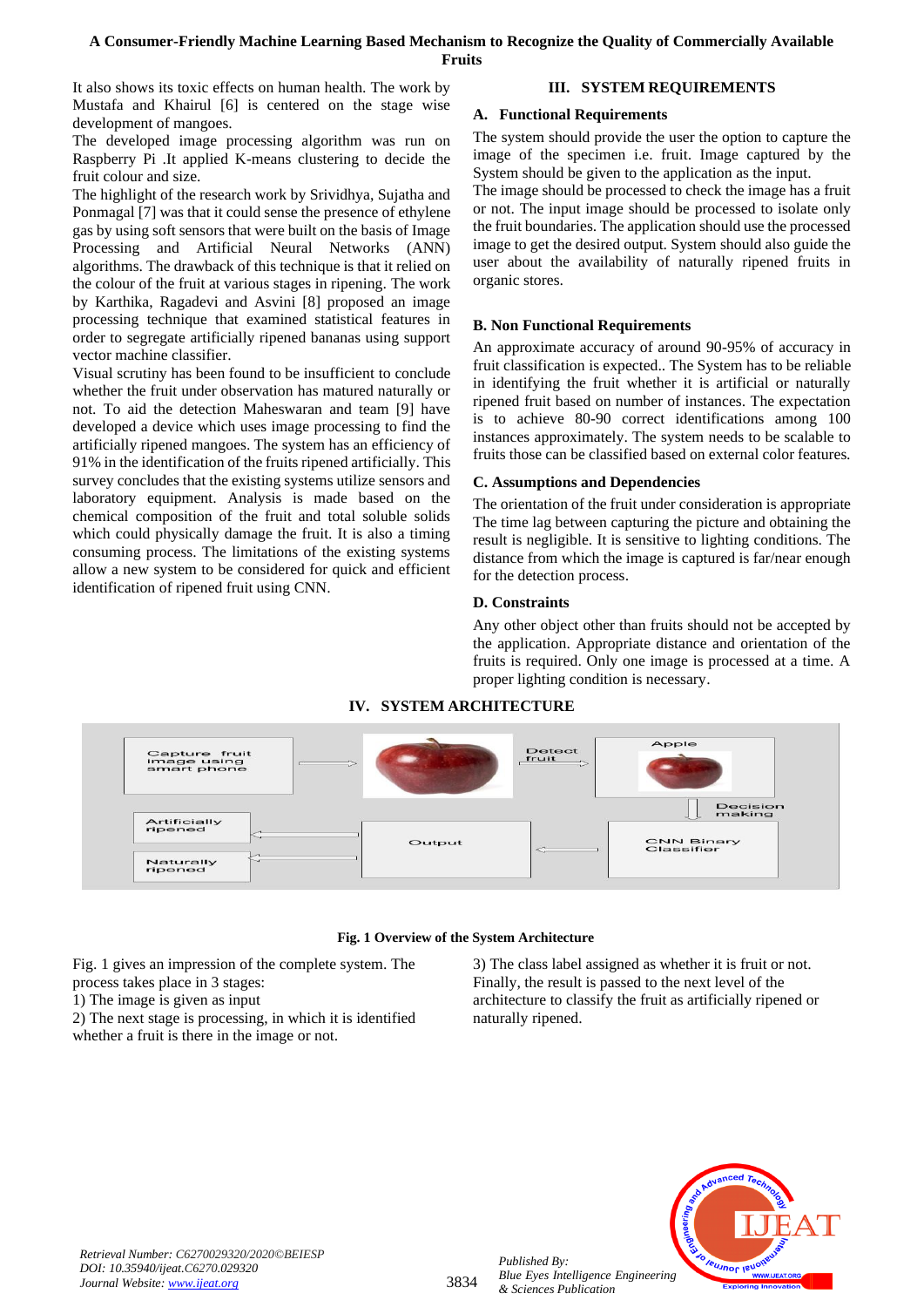

**Fig. 2 Classification Process**

Fig. 2 gives an overview of the classification system.

- The process takes place in 4 stages:
- a) The image is taken as input
- b) The next stage is processing, where the fruits are classified using CNN.
- c) The class label assigned is whether it is artificial or natural.
- d) Finally, the result is displayed on the smart phone based on the decision made in the processing stage



## **Fig. 3 Implementation Flow**

Fig. 3 shows the 5 stages involved in implementation

- 1) User captures the image of the fruit as input
- 2) CNN is used to find whether the fruit is artificial or natural
- 3) Error message is displayed to the user indicating that the image is not a fruit
- 4) Results of the classification are displayed.



*Retrieval Number: C6270029320/2020©BEIESP DOI: 10.35940/ijeat.C6270.029320 Journal Website[: www.ijeat.org](http://www.ijeat.org/)*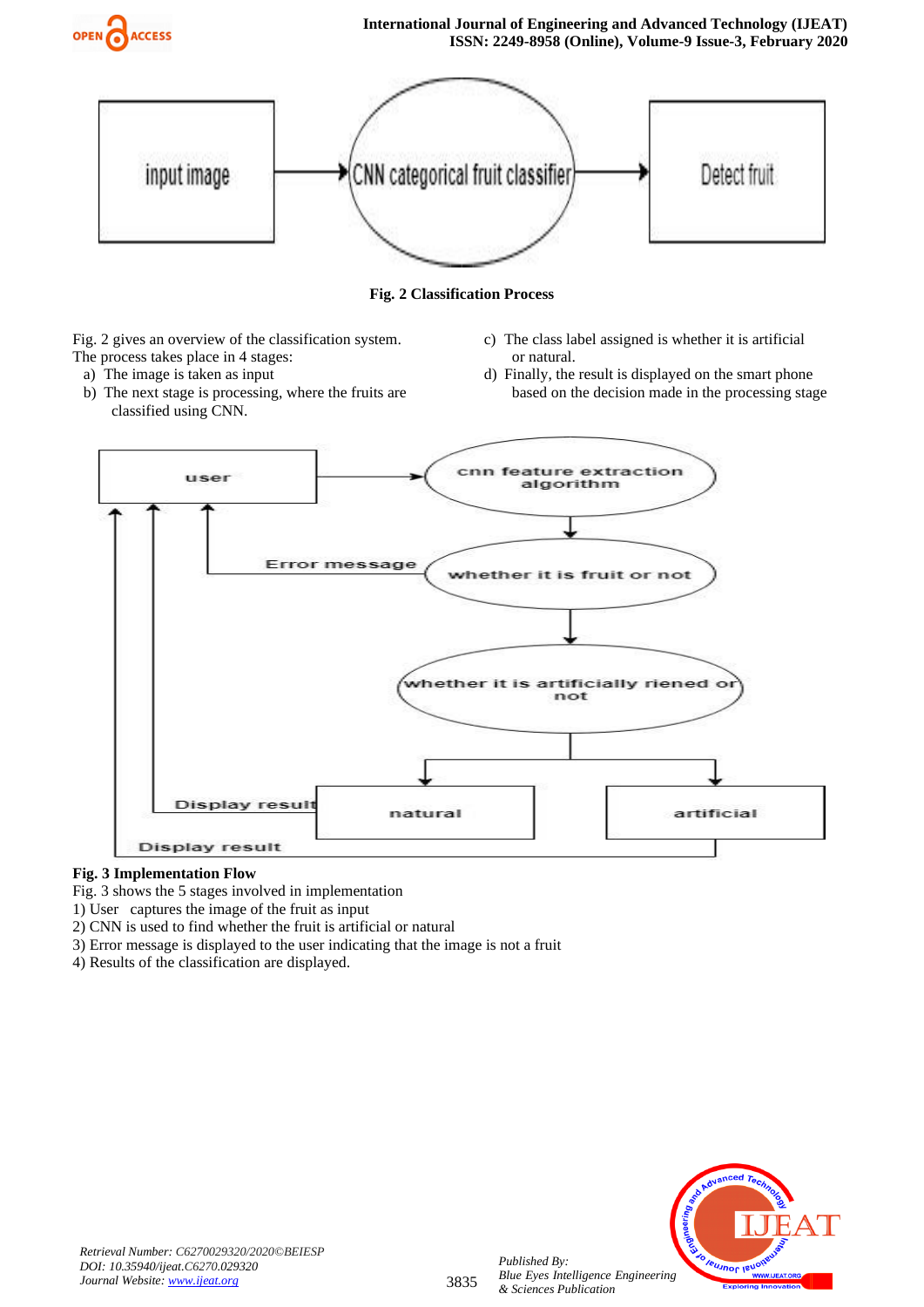### **A Consumer-Friendly Machine Learning Based Mechanism to Recognize the Quality of Commercially Available Fruits**



**Fig. 4 Error handling Process**

Fig. 4 elaborates on the error handling mechanism. When the brightness of the image is below the required

brightness of image processing, an error report is sent to the user.

- 1) When the image is not a fruit, the error message is displayed to the user.
- 2) If the brightness is normal and the image is a fruit, only then the fruit is classified using the binary CNN.
- 3) The result is displayed.
- 4) The user is allowed to provide feedback



### **Fig. 5 Sequence Diagram**

Fig.5 illustrates the interaction between the elements on the parallel axis. The objects shown are the user, Android phone, CNN Classifier. The vertical axis represents time proceedings.

1. User clicks the picture on smart phone and then sends it to the classifier in the sequence.

2. The classifier tests the image, then classifies the image and then sends it to the phone display.

3. User can see the result and closes the application



*Retrieval Number: C6270029320/2020©BEIESP DOI: 10.35940/ijeat.C6270.029320 Journal Website[: www.ijeat.org](http://www.ijeat.org/)*

3836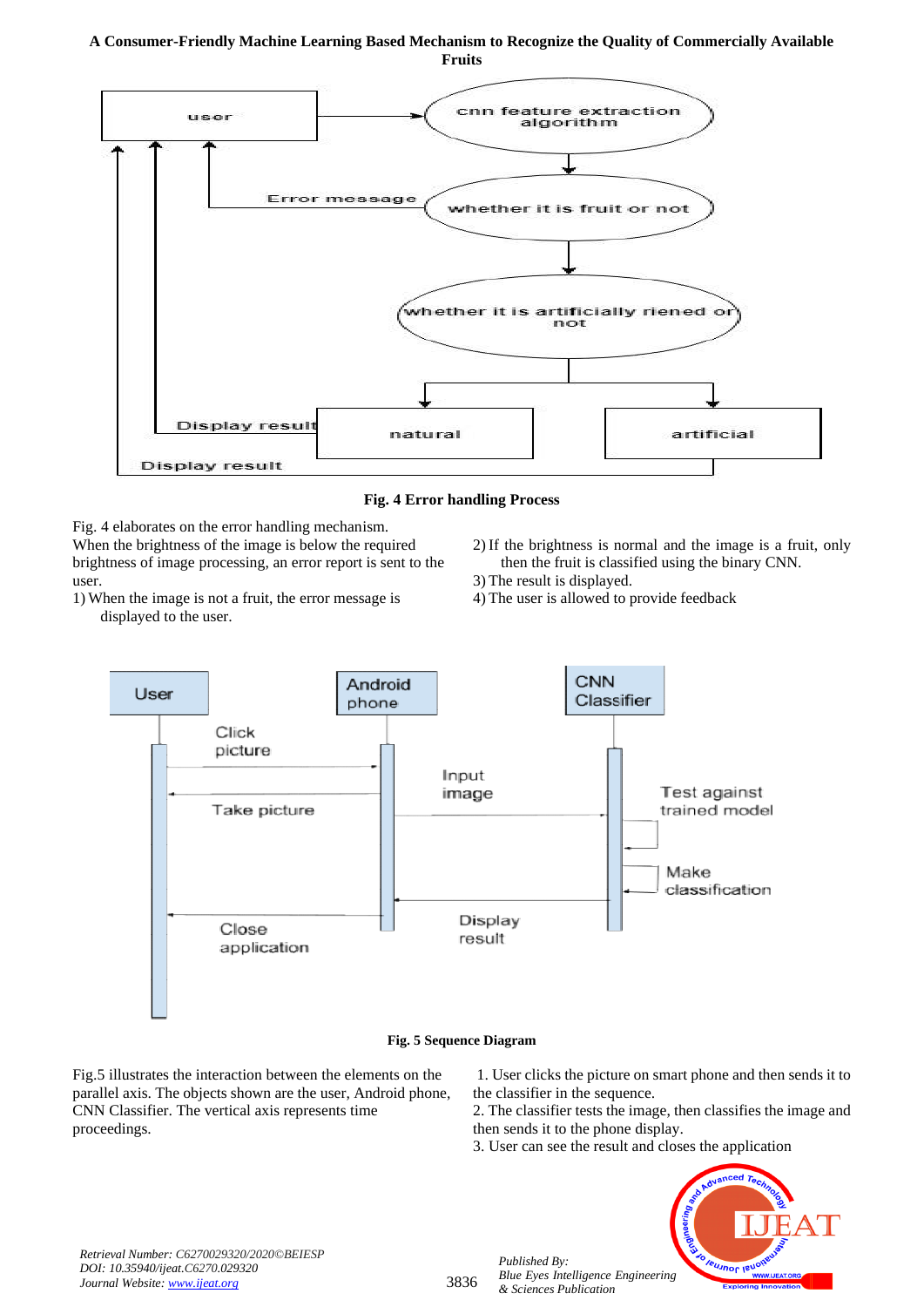

### **International Journal of Engineering and Advanced Technology (IJEAT) ISSN: 2249-8958 (Online), Volume-9 Issue-3, February 2020**



### **Fig. 6 Training and Classification**

- 2) Each epoch will train the model with the images in the datasets. Loss calculation is done with the validation dataset and weights are adjusted accordingly
- 3) Increase the number of epochs until the accuracy is reached and the model is saved
- 4) This model is used for testing the images that are taken with the smart phone



### **V. RESULTS AND SNAPSHOTS**

### Fig. 8 Input Image



*Retrieval Number: C6270029320/2020©BEIESP DOI: 10.35940/ijeat.C6270.029320 Journal Website[: www.ijeat.org](http://www.ijeat.org/)*

Fig. 7 Welcome Screen

Fig. 6 explains the training and classification procedure. 1) The training images are used to direct the model to learn the features of the images and adjust the weights.

3837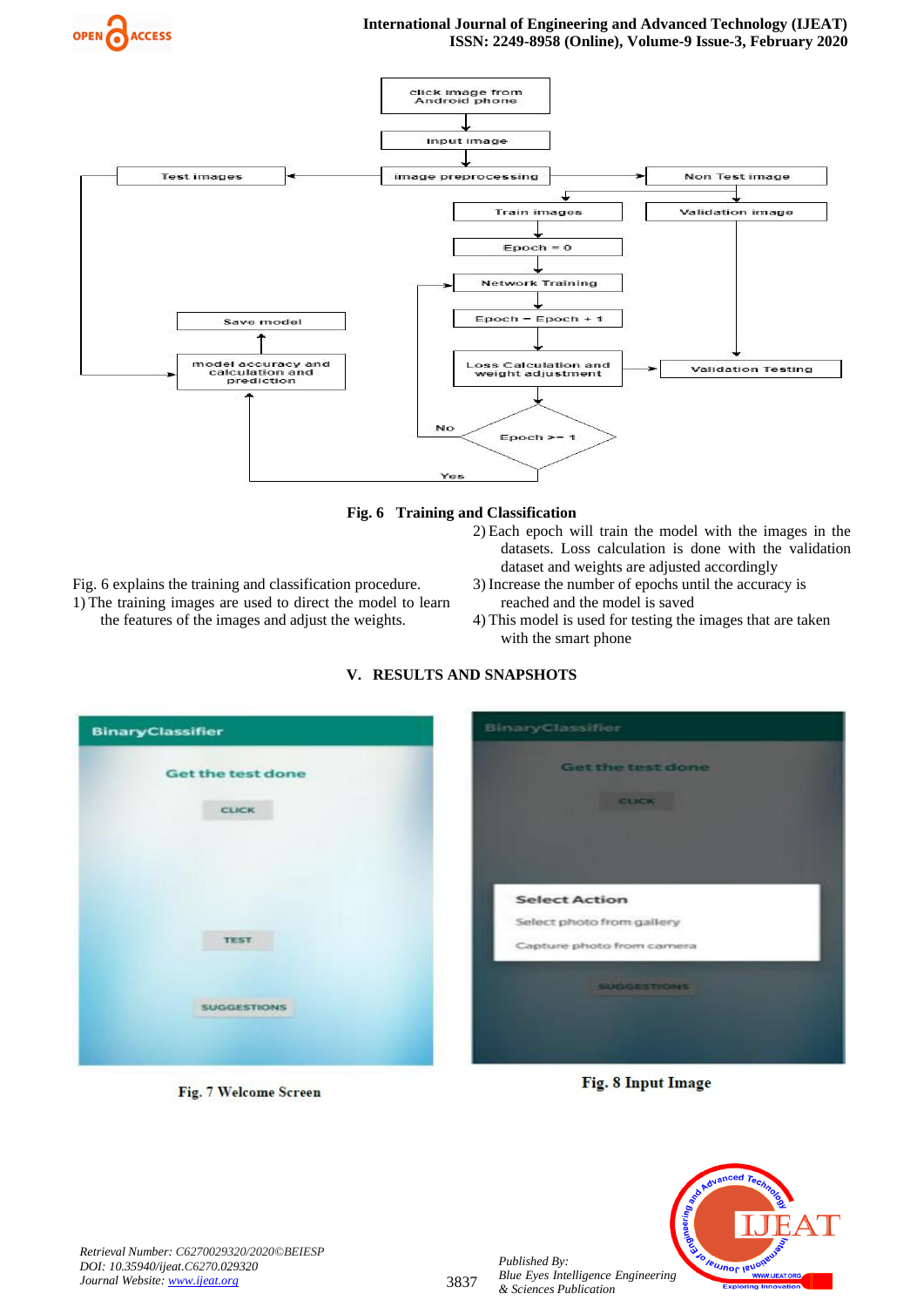**A Consumer-Friendly Machine Learning Based Mechanism to Recognize the Quality of Commercially Available Fruits**



Fig. 9 Fruit not Detected in Input Image

Fig. 10 Fruit Classified as Artificial

detect artificial fruit ripening which has more significant



**Fig. 11 Nearby Organic Shops Indicated**

3838

advantages compared to destructive methods. Image



**Fig. 12 Efficiency of the Model for Mango**

### **VI. CONCLUSION AND FUTURE WORK**

The idea of this paper is to explore the most efficient and cost effective way in which artificially ripened fruits can be detected. The focus is to develop a non-destructive method to

*Journal Website[: www.ijeat.org](http://www.ijeat.org/)*

*Retrieval Number: C6270029320/2020©BEIESP DOI: 10.35940/ijeat.C6270.029320*



 **Fig. 13 Efficiency of the Model for Apple**

processing methods are utilized to identify the unnaturally matured fruits without causing physical damage to the fruit.